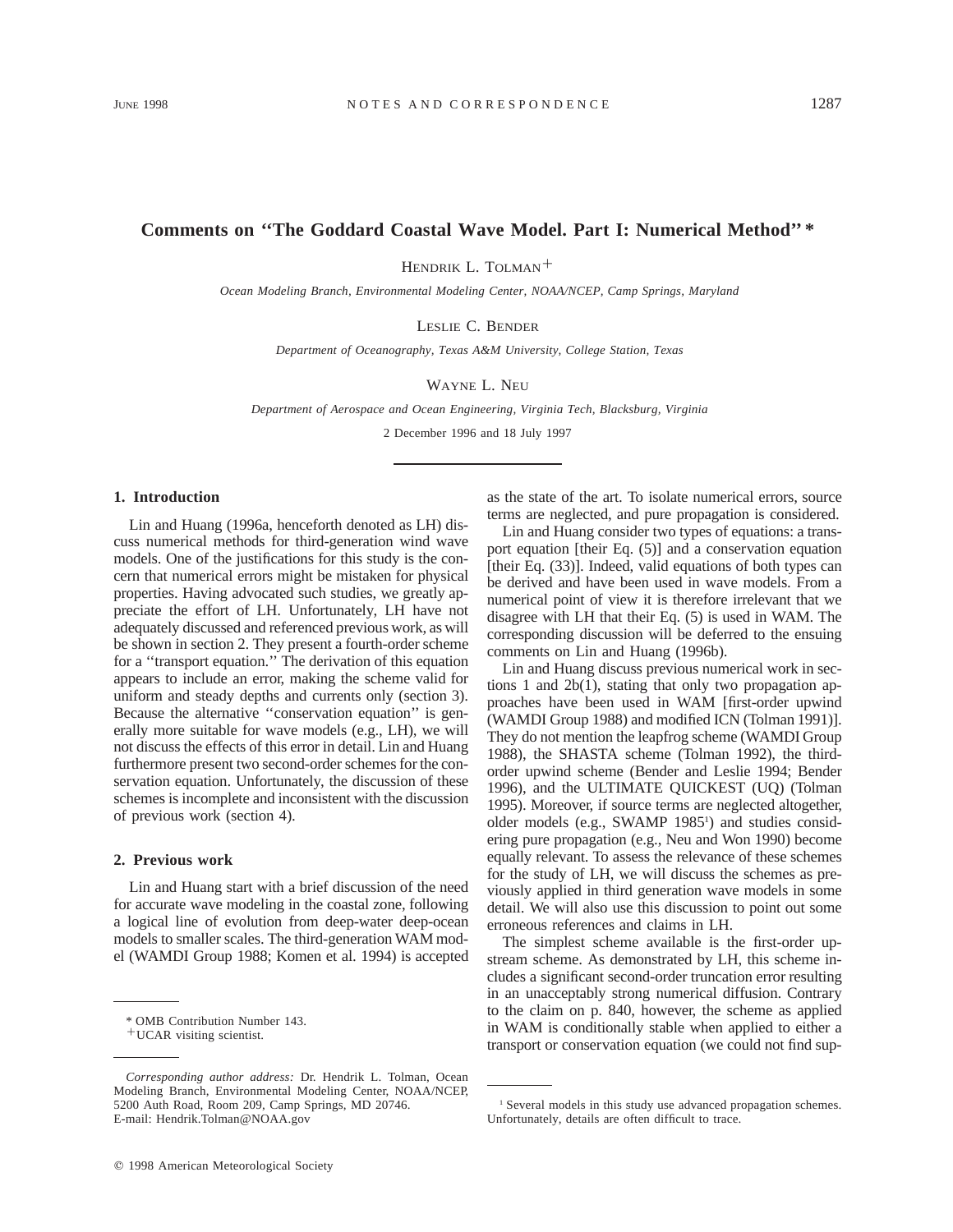port for this claim in the quoted paper). This numerical diffusion can only be reduced by adopting second- or higher-order schemes. In such schemes numerical dispersion errors generally become dominant. These errors manifest as spurious oscillations. Such oscillations are unacceptable in a wave model as they result in the prediction of negative wave energy. Even if the dispersion error is negligible, spurious oscillations related to the Gibbs phenomenon can occur (e.g., Boris and Book 1975).

The first published higher-order scheme in a WAM type model is the leapfrog scheme (WAMDI Group 1988). To avoid negative wave energy due to spurious oscillations, this scheme was augmented with strong diffusion. The resulting algorithm is nearly as diffusive as the first-order scheme (WAMDI Group 1988), and can therefore righteously be ignored in LH.

The second scheme is the modified ICN scheme (Tolman 1991), as implemented in the original version of the WAVEWATCH model (although LH on pp. 833– 835 repeatedly suggest that Tolman works with WAM). The main drawback of the ICN scheme is that the underlying algorithm is unstable. Tolman presents several modifications to this scheme that effectively stabilize it. Whereas the modified ICN scheme is a significant improvement over the first-order scheme, it still includes significant diffusion and requires a tuneable parameter to assure stable interactions with strong source terms. Whereas the basic critique of LH on the ICN scheme is correct (i.e., its underlying instability), they seriously misrepresent it because (i) their Eq. (34) is not ''the'' ICN scheme because it ignores the predictor-corrector nature of this scheme [Tolman 1991, Eq. (22)], and because the quoted equation is an adaptation used in physical space only. The modified ICN scheme for the spectral spaces is significantly different (Tolman 1991, p. 787). (ii) Lin and Huang fail to mention that within the full algorithm the minimum absolute value of the tunable parameter  $\alpha$  is 0.1 [Tolman 1991, Eqs. (25) and (26)]. (iii) When applied to a conservation equation this scheme conserves total action or energy (as will be discussed below). Lin and Huang's rendition of this scheme in their Fig. 3 more than doubles the total energy.

Not being satisfied with the modified ICN scheme, Tolman (1992) replaced it with a version of the SHAS-TA scheme of Boris and Book (1973). This scheme is specifically designed for conservation-type equations, is stable, and exhibits small dispersion and diffusion errors (Boris and Book 1973, Tables I–III). The flux corrected transport (FCT) algorithm included in SHASTA furthermore guarantees positive definite model behavior. The implementation of SHASTA furthermore does not include tuneable parameters like  $\alpha$  in the modified ICN scheme. The SHASTA scheme thus presents a major improvement over the modified ICN scheme and should therefore have been included in the discussion of previous work and in the comparison with the new numerical schemes of LH.

Unfortunately, LH appear to be under the erroneous

impression that the the ICN and SHASTA schemes are either similar or that Tolman (1992) applies an FCT algorithm to the ICN scheme (p. 840, right column). They furthermore misrepresent the FCT method as "... nothing but a numerical diffusion.'' (p. 840, right column). For a comprehensive description of the FCT method (including its drawbacks) reference is made to Boris and Book (1975). Figure 6 of Tolman (1992) shows that the replacement of the first-order scheme by SHASTA effectively removes the numerical diffusion from the model without introducing spurious oscillations. It is therefore surprising that LH claim that Tolman (1992) "... recently pointed out problems with the numerics of WAM, *but offered no remedy.*'' (pp. 833– 834, italics added).

Recently (Tolman 1995), the SHASTA scheme in WAVEWATCH has been replaced by the more accurate UQ scheme (Leonard 1979, 1991). Higher-order schemes have also been introduced in WAM (Bender and Leslie 1994; Bender 1996). These latest developments occurred (partially) in parallel to the work of LH.

#### **3. Transport equation**

In section 2a, LH derive a new fourth-order accurate scheme for the transport equation. The derivation of the new scheme appears correct up to their Eq. (24). This intermediate version of the scheme still includes partial derivatives  $\partial(c_{\alpha} + u)/\partial x$ . Subsequently, LH effectively assume that<sup>2</sup>  $\partial(c_e + u)/\partial x = 0$ , which they claim is justified ''Because the transport equation does not include  $\partial(c_{\rho} + u)/\partial x$ ." However, the absences of these derivatives in the transport equation by no means implies that they are zero. Consequently, the resulting scheme is formally valid for conditions with  $\partial(c_a + u)$  $\partial x = 0$  only, and is therefore formally not applicable to shallow coastal areas with currents. Because the transport equation is generally inferior to the conservation equation (see LH and section 4) and rarely (if ever) used in shallow water wave models, we have not investigated the effects of this apparent derivation error in detail.

#### **4. Conservation equation**

In section 2b LH discuss numerical solutions of the conservation equation. Before addressing particular schemes, LH make the general comment that the conservation of total action is a serious problem for the conservation equation (p. 840). This is not the case, as can be illustrated with the simple one-dimensional conservation equation

$$
\frac{\partial A}{\partial t} + \frac{\partial}{\partial x} cA = 0, \tag{1}
$$

many numerical schemes can be expressed as for which

<sup>2</sup> LH, unnumbered equation before Eq. (25).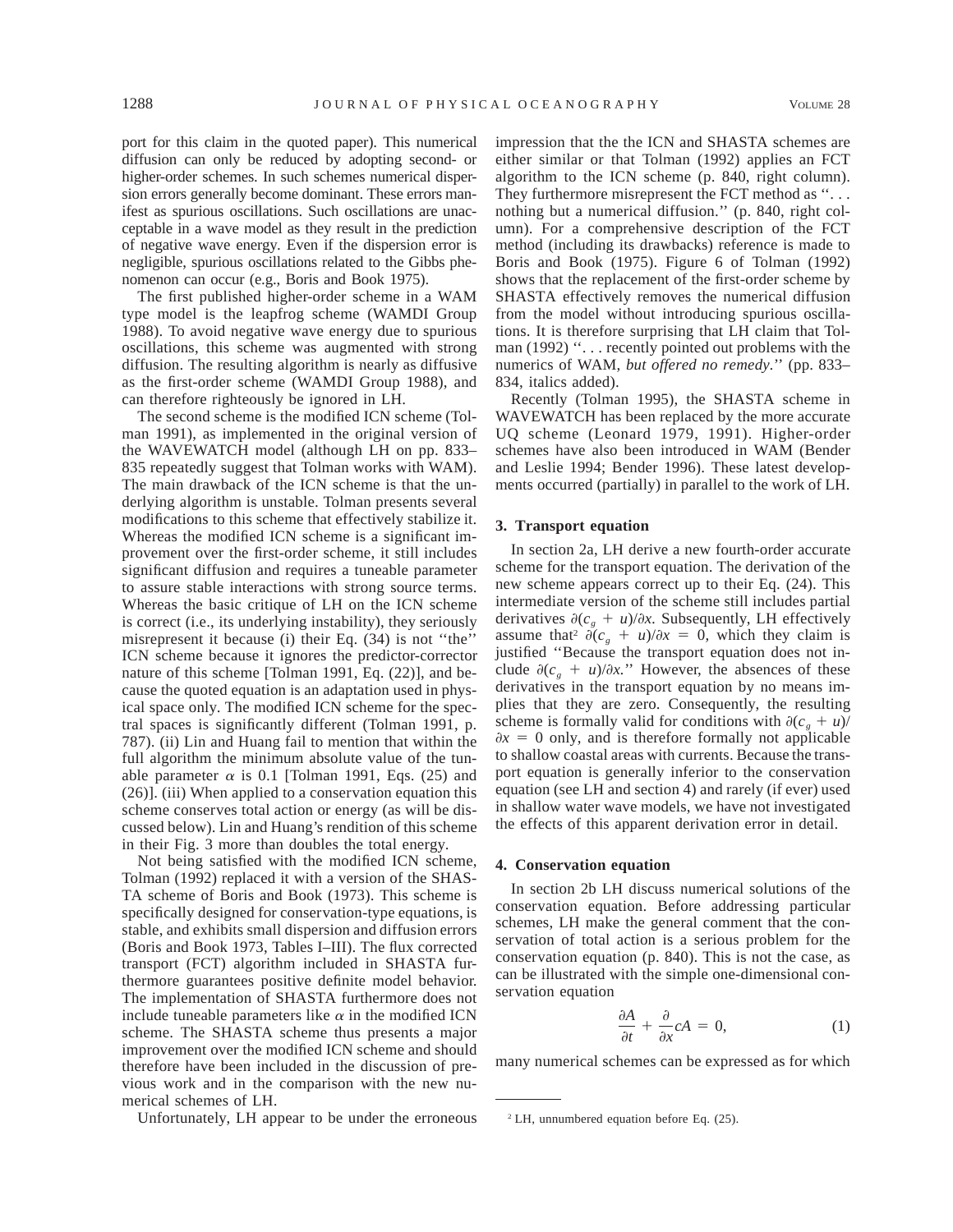$$
A_j^{n+1} = A_j^n + \frac{\Delta t}{\Delta x} (\mathcal{F}_{j-(1/2)} - \mathcal{F}_{j+(1/2)}), \tag{2}
$$

where *n* and *j* are time and space counters,  $\Delta t$  and  $\Delta x$ are the corresponding discrete increments, and  $\mathcal{F}_{i-1/2}$  is the flux *cA* at the ''cell interface'' between grid points with counters  $j - 1$  and *j*. If the fluxes  $\mathcal F$  are equally applied to adjacent grid points, the scheme will conserve total action perfectly. Cahyono (1994) compares about 20 such schemes. Furthermore, the first-order scheme of WAM, and the ICN<sup>3</sup> and UQ schemes of WAVE-WATCH can be formulated as

$$
\mathcal{F}_{j-(1/2)} = \frac{1}{2}(c_{j-1} + c_j)A_u, \tag{3}
$$

$$
\mathcal{F}_{j-(1/2)} = \frac{1}{2}(c_{j-1}A_{j-1} + c_jA_j),\tag{4}
$$

$$
\mathcal{F}_{j-(1/2)} = \frac{1}{2}(c_{j-1} + c_j) f(\mu_{j-(1/2)}, A_{j-1}, A_j, \mathcal{C} \mathcal{U}_u), \quad (5)
$$

respectively, where the suffix *u* identifies upstream, and *CU* represents a three-point estimate of the curvature of *A.* The SHASTA scheme has a geometric design equivalent to (2) and also conserves total action (Boris and Book 1973). Thus, in contrast to the claim of LH, it is fairly easy to guarantee the conservation of total action if a conservation equation is used. In fact, this guaranteed conservation of total action is probably the single most important reason for using a conservation-type equation instead of a transport-type equation in a numerical wave model.

In section 2b(2) LH present two new second-order schemes A and B and a single stability analysis for both schemes. The presentation of these schemes is incomplete because (i) the stability analysis is not representative for scheme A and (ii) LH do not recognize that both schemes can produce negative energy. To illustrate this in a simple way, we will consider idealized conditions where the CFL number  $\mu = (c_g + u)\Delta t/\Delta x$  is constant throughout the domain (e.g., linear propagation of low-steepness swell in deep water without currents). If the schemes fail in these conditions, they cannot be expected to give good results in more complicated situations.

In the above idealized conditions, schemes A and B reduce to [replacing ''factor'' in (35) with *f*],

$$
A_{j}^{n+1} = (1 - \mu + 0.5f\mu^{2})A_{j}^{n} + (\mu - f\mu^{2})A_{j-1}^{n}
$$
  
+ 0.5f\mu^{2}A\_{j-2}^{n}, (6)

$$
A_{j}^{n+1} = (1 + 0.5\mu)^{-1}[(1 - 0.5\mu)A_{j}^{n} + 0.5\mu(A_{j-1}^{n+1} + A_{j-1}^{n})], \qquad (7)
$$

respectively. A conventional stability analysis for Eq. (6) results in

$$
\Lambda = 1 + \mu(e^{-ik\Delta x} - 1) + 0.5f\mu^{2}(e^{-ik\Delta x} - 1)^{2}, \quad (8)
$$

which after some straightforward manipulations can be expressed as

$$
\Lambda = 1 - \mu + \mu C \cos(k\Delta x) + i\mu C \sin(k\Delta x),
$$
  
\n
$$
C = 1 - f\mu[1 - \cos(k\Delta x)],
$$
\n(9)

where *k* is the wavenumber of a Fourier component of the propagated distribution. A quick (though not necessarily complete) impression of the stability of this scheme can be obtained by considering the worst possible numerical resolution  $k\Delta x = \pi$ , for which

$$
\Lambda = 1 - 2\mu + 2f\mu^2. \tag{10}
$$

This implies that scheme A can at best be stable for 0  $\mu < \mu < f^{-1} \approx 1.4$  (for typical values of f given by LH). In conditions where  $\mu$  varies in space, stability requirements can only become more stringent.

A conventional stability analysis of Eq. (7) indeed results in an amplification factor identical to LH Eq. (38) with  $\mu$  constant. Thus, scheme B indeed is unconditionally stable in conditions with constant  $\mu$ . However, for nonlinear waves or variable depths and currents where  $\mu$  varies, stability requires that  $a \geq 0$  in LH Eq. (38) (LH, p. 843), which in turn implies the stability requirement

$$
\mu_j \ge \mu_{j-1} \cos(k\Delta x). \tag{11}
$$

For well-resolved wave fields with  $\cos(k\Delta x) \rightarrow 1$  and decreasing CFL numbers  $\mu_i < \mu_{i-1}$  stability is therefore not guaranteed. Although this potential instability might not be important in practical models, scheme B cannot be considered "unconditionally stable" either.<sup>4</sup>

Furthermore, both schemes require  $\mu \geq 0$ . As long as the sign of  $\mu$  does not change in the computational domain, this is not a problem, because a stable computational direction can be assigned. For oscillating currents perpendicular to the wave propagation direction or in conditions of wave blocking,  $\mu$  will change sign in the computational domain. We invite Lin and Huang to explain how schemes A and B can be applied in such conditions.

Positive definite behavior of the schemes (6) and (7) requires that all numerical coefficients are positive. In (6) the second term thus requires that  $\mu < f^{-1}$ , which corresponds to the stability criterion. In (7) the multiplication factor for  $A_j^n$  requires that  $\mu \leq 2$  to avoid negative solutions.

Considering the above, LH misrepresent previous work and have not presented a complete analysis of their new schemes. In doing so, LH present schemes A and B as the only acceptable schemes for shallow water wave models using a conservation equation. This position is not supported by facts. First, LH apply con-

<sup>3</sup> Predictor only.

<sup>4</sup> If this instability ever proves important in a model, it will be an unconditional instability because it cannot be removed by reducing the time step.